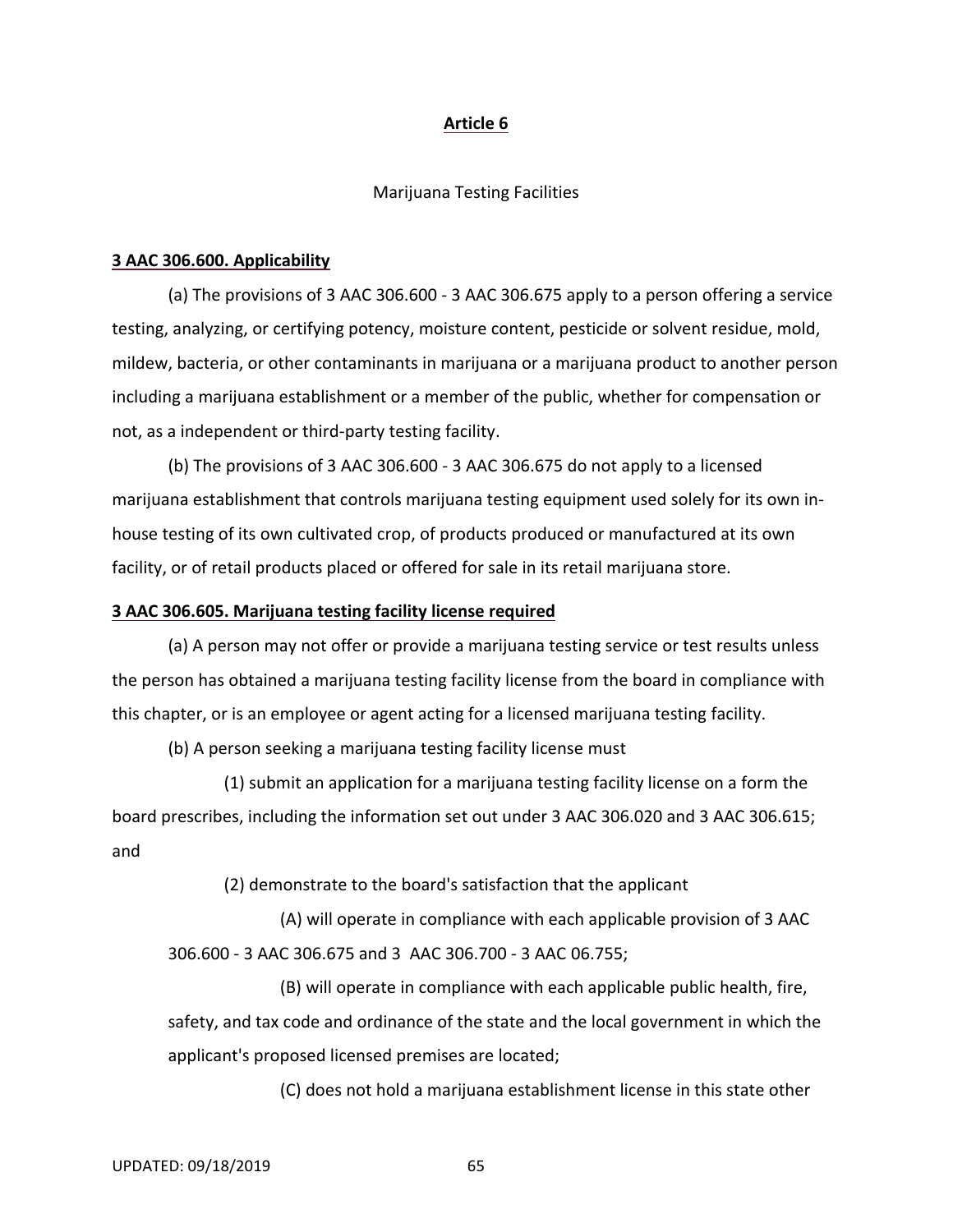than a marijuana testing facility license, or have a financial interest in common with a person who is a licensee of a marijuana establishment in this state other than a marijuana testing facility license; and

(D) meets the board's standards for approval as set out in 3 AAC 306.620 ‐ 3 AAC 306.625.

(c) A licensee of a marijuana testing facility, or an employee or agent of a licensed marijuana testing facility, may not have an ownership interest in or a direct or indirect financial interest in another licensed marijuana establishment.

### **3 AAC 306.610. Marijuana testing facilities: privileges and prohibitions**

(a) A licensed marijuana testing facility may have any amount of marijuana and marijuana products on its premises at any given time if the marijuana testing facility's marijuana inventory tracking system and other records document that all marijuana and marijuana products are on the premises only for the testing purposes described in 3 AAC 306.600 ‐ 3 AAC 06.675.

(b) A licensed marijuana testing facility may not

(1) have a licensee, employee, or agent who holds a type of marijuana establishment license other than a marijuana testing facility license issued under this chapter;

(2) sell, deliver, distribute, or transfer marijuana or a marijuana product to a consumer, with or without compensation; or

(3) allow a person to consume marijuana or a marijuana product on its licensed premises.

### **3 AAC 306.615. Application for marijuana testing facility license**

An applicant for a new marijuana testing facility license must file an application on a form the board prescribes, including

(1) the information required under 3 AAC 306.020; and

(2) the proposed marijuana testing facility's operating plan, including, in addition to the information required under 3 AAC 306.020(c),

(A) each test the marijuana testing facility will offer;

(B) the marijuana testing facility's standard operating procedure for each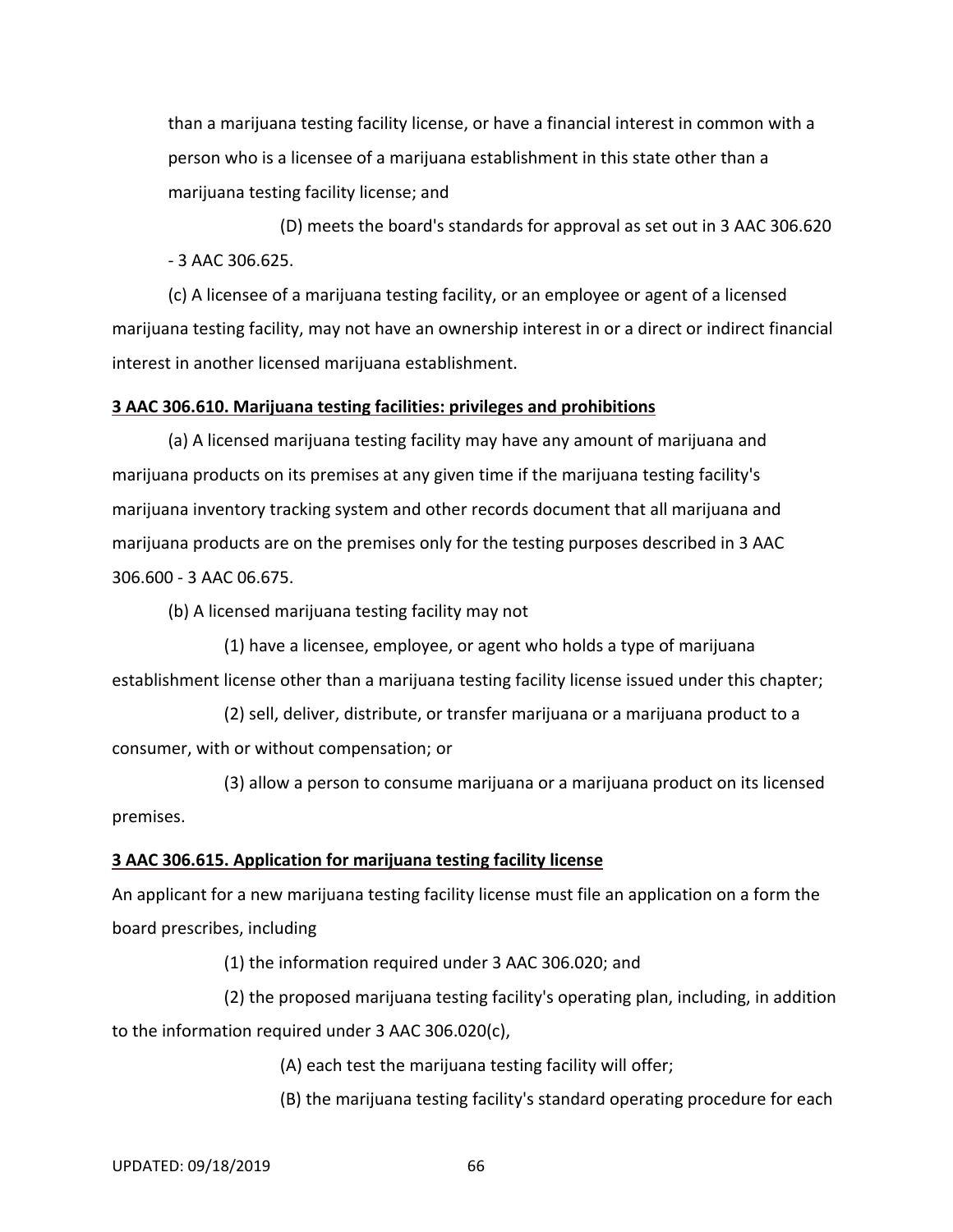test the marijuana testing facility will offer; and

(C) the acceptable range of results for each test the marijuana testing facility will offer.

# **3 AAC 306.620. Approval of testing facility**

(a) A person seeking a marijuana testing facility license must first obtain the approval of the board by showing competence to perform each test the licensee will offer as an independent third‐party testing facility, including tests to identify

(1) THC, THCA, CBD, CBDA and CBN potency;

(2) Harmful microbials including Escherichia coli (E. Coli) or salmonella;

- (3) residual solvents;
- (4) poisons or toxins;

(5) harmful chemicals;

(6) dangerous molds, mildew, or filth;

(7) pesticides.

(b) In evaluating whether a person has shown competence in testing under this section,

the board or the board's contractor may

(1) conduct an on‐site inspection of the applicant's premises;

(2) require the applicant to demonstrate proficiency in testing; and

(3) examine compliance with any applicable requirement of 3 AAC 306.630 ‐ 3

AAC 306.675, and 3 AAC 306.700 ‐ 3 AAC 306.755, including

(A) qualifications of personnel;

(B) the standard operating procedure for each testing methodology the

marijuana testing facility will use;

- (C) proficiency testing results;
- (D) quality control and quality assurance;
- (E) security;
- (F) chain of custody;
- (G) specimen retention;
- (H) space;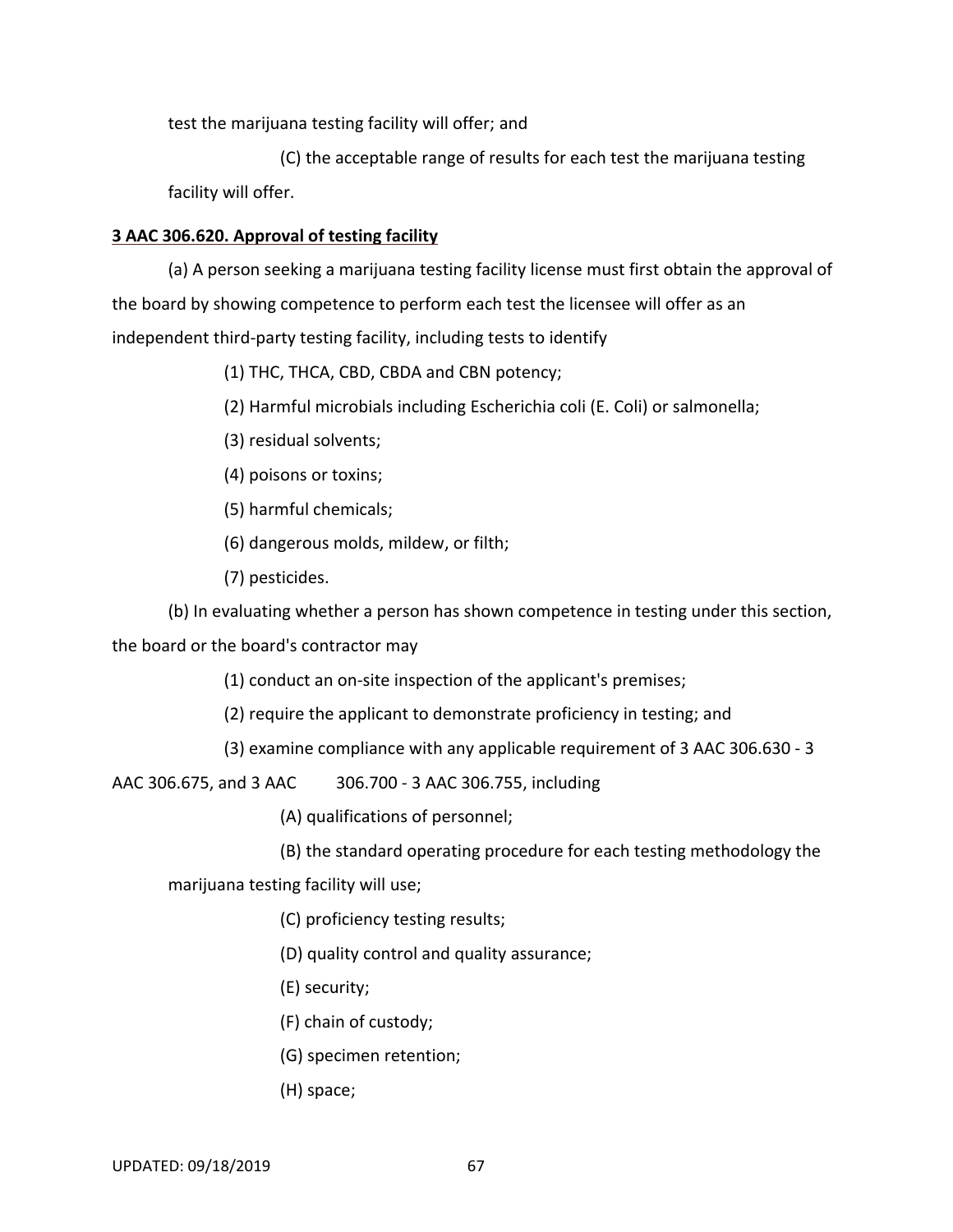(I) records; and

(J) reporting of results.

(c) The board will approve a marijuana testing facility license if, after the board or the board's contractor has examined the qualifications and procedures of the marijuana testing facility license applicant, the board finds them generally in compliance with good laboratory practices. Nothing in AS 17.38 or this chapter constitutes a board guarantee that a licensed marijuana testing facility can or will protect the public from all potential hazards of marijuana including microbials, poisons or toxins, residual solvents, pesticides, or other contaminants.

#### **3 AAC 306.622. Marijuana handler permit required**

A marijuana testing facility shall ensure that each agent who is required or permitted to be physically present on the licensed premises at any time, each licensee, and each employee

(1) obtains a marijuana handler permit as provided in 3 AAC 306.700 before being licensed or employed at the marijuana testing facility's licensed premises; and

(2) has the marijuana handler permit card in the person's immediate possession, or a valid copy on file on the premises, at all times while on the marijuana testing facility's licensed premises.

### **3 AAC 306.625. Proficiency testing program**

(a) When an accredited proficiency testing program becomes available in the state, the board may require an applicant for a marijuana testing facility license to participate successfully in a proficiency testing program not earlier than 12 months before receiving a license. The proficiency testing program must require an applicant for a marijuana testing facility license or a participating licensed marijuana testing facility to analyze test samples using the same procedures with the same number of replicate analyses, standards, testing analysts, and equipment that will be used for product testing. Successful participation is the positive identification of 80 percent of the target analytes that the marijuana testing facility reports, and must include quantitative results when applicable. Any false positive results reported constitute an unsatisfactory score for the proficiency test.

(b) Before renewing the license of a marijuana testing facility, the board may require the facility to participate in a proficiency testing program with documentation of continued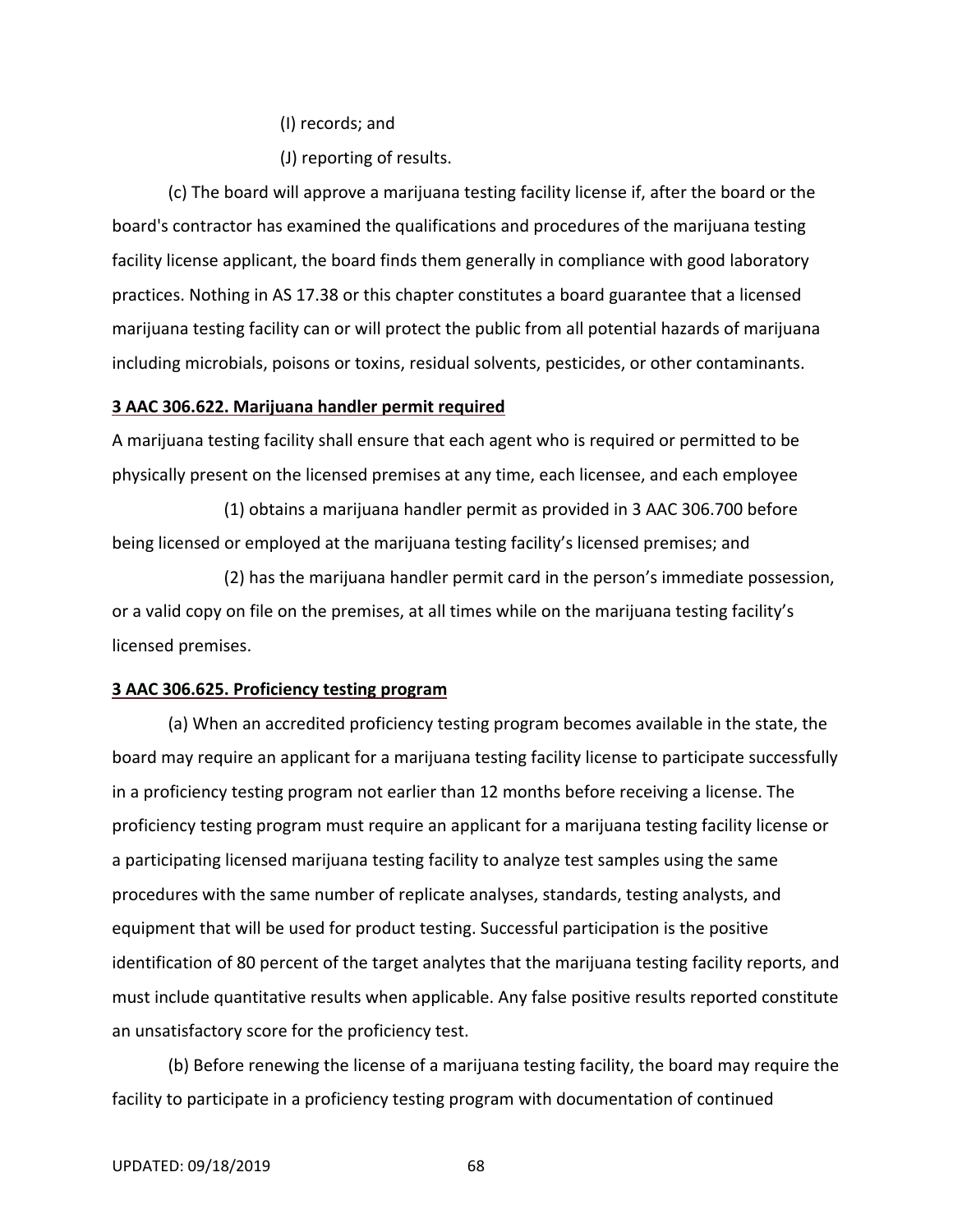performance satisfactory to the board. The license of a marijuana testing facility may be limited, suspended, or revoked if the facility fails to participate and receive a passing score in a proficiency testing program.

(c) The scientific director employed under 3 AAC 306.630 and each testing analyst of an applicant for a marijuana testing facility license and a licensed marijuana testing facility that participated in a proficiency test shall sign a corresponding attestation statement. The scientific director shall review and evaluate each proficiency test result.

(d) An applicant for a marijuana testing facility license, and a licensed marijuana testing facility participating in the proficiency testing program, shall take and document remedial action when the applicant or the facility meets the standards of (a) of this section, but scores less than 100 percent in a proficiency test. To take and document remedial action, the marijuana testing facility's scientific director shall, at a minimum, review all samples tested and results reported after the date of the marijuana testing facility's last successful proficiency test.

### **3 AAC 306.630. Scientific director**

(a) A marijuana testing facility shall employ a scientific director who must be responsible for

(1) overseeing and directing the scientific methods of the laboratory within the marijuana testing facility;

(2) ensuring that the laboratory achieves and maintains quality standards of practice; and

(3) supervising all staff of the laboratory.

(b) The scientific director of a marijuana testing facility must have

(1) a doctorate degree in chemical or biological sciences from an accredited college or university and have at least two years of post-degree laboratory experience;

(2) a master's degree in chemical or biological sciences from an accredited college or university and have at least four years of post‐ degree laboratory experience; and

(3) a bachelor's degree in chemical or biological sciences from an accredited college or university and have at least six years of post-degree laboratory experience.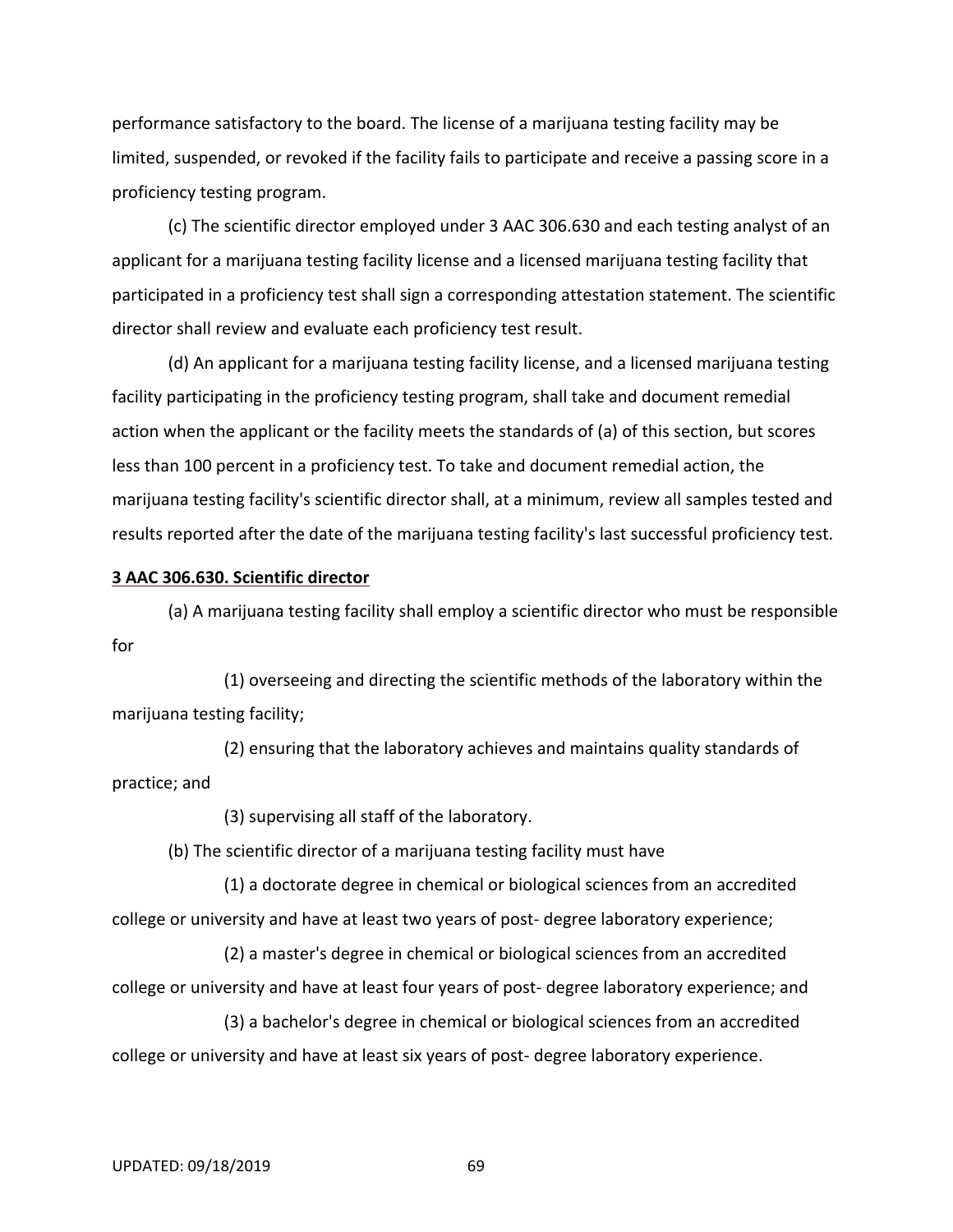### **3 AAC 306.635. Testing methodologies**

(a) An applicant for a marijuana testing facility license and a licensed marijuana testing facility shall

(1) use as guidelines or references for testing methodologies

(A) the American Herbal Pharmacopoeia's Cannabis Inflorescence: Standards of Identity, Analysis, and Quality Control, Revision 2014, adopted by reference; and

(B) the United Nations Office on Drugs and Crime's Recommended Methods for the Identification and Analysis of Cannabis and Cannabis Products: Manual for Use by National Drug Analysis Laboratories, dated 2009 and adopted by reference; and

(2) notify the board of any alternative scientifically valid testing methodology the marijuana testing facility proposes to use for any laboratory test it conducts; the board may require third‐party validation of any monograph, peer‐reviewed scientific journal article, or analytical method the marijuana testing facility proposes to follow to ensure the methodology produces comparable and accurate results.

(b) An applicant for a marijuana testing facility license and the holder of a marijuana testing facility license shall observe good laboratory practices.

(c) The board or the board's contractor may inspect the practices, procedures, and programs adopted, followed, and maintained by the applicant or the licensed marijuana testing facility and may examine all records of the applicant or the licensed marijuana testing facility that are related to the inspection. The board may require an applicant or a licensed marijuana testing facility to have an independent third party inspect and monitor laboratory operations to assess testing competency and the marijuana testing facility's compliance with its quality program. The board may require random validation of a marijuana testing facility's execution of each testing methodology the facility uses. The marijuana testing facility shall pay all costs of validation.

#### **3 AAC 306.640. Standard operating procedure manual**

(a) An applicant for a marijuana testing facility license and a licensed marijuana testing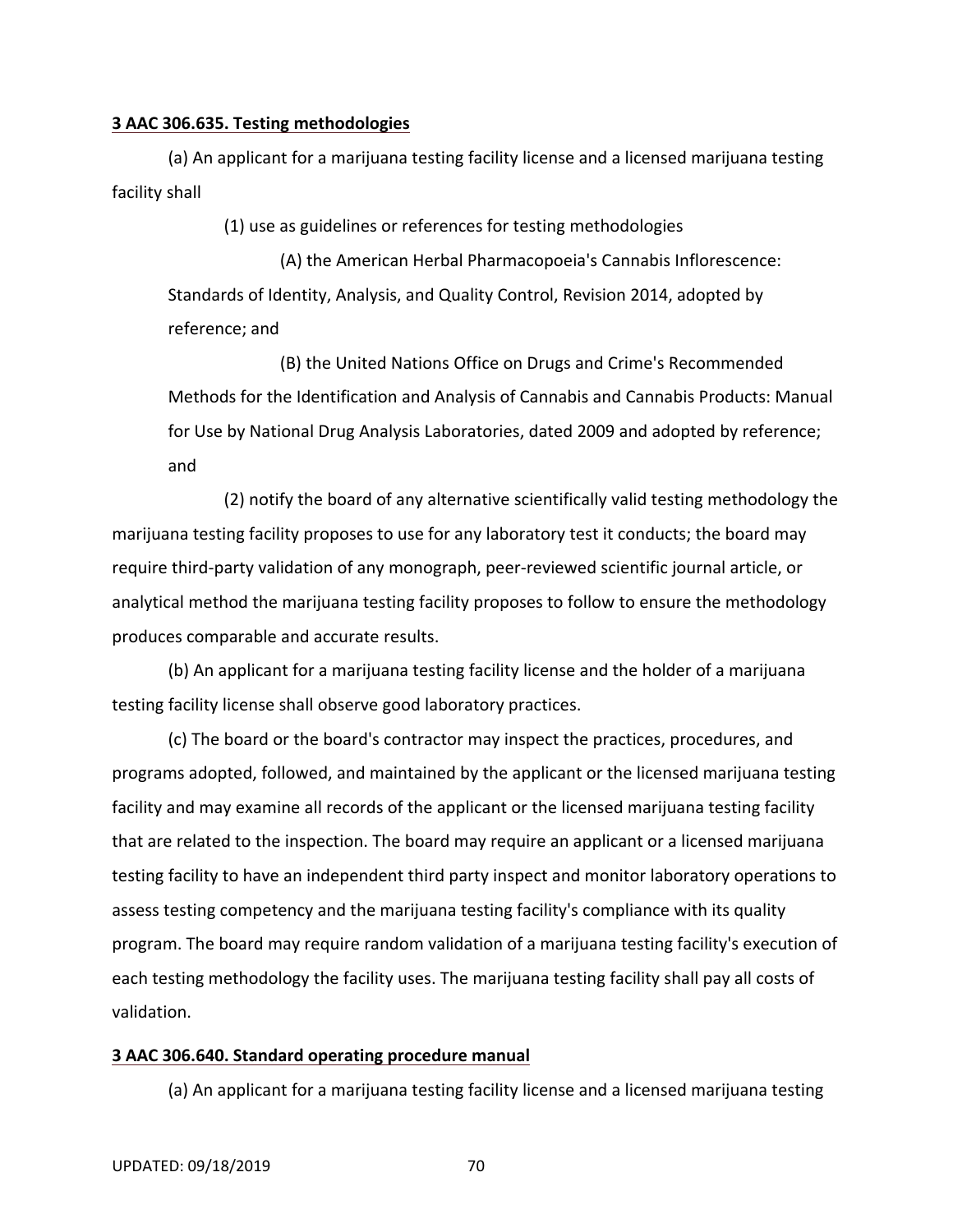facility shall have a written manual of standard operating procedures, with detailed instructions explaining how to perform each testing method the applicant or marijuana testing facility uses and minimum standards for each test. The written manual of standard operating procedures must be available to each employee of the marijuana testing facility at all times. The written manual of standard operating procedures must cover at least

- (1) sample preparation for each matrix that will be tested;
- (2) reagent, solution, and reference standard preparation;
- (3) instrument setup, if applicable;
- (4) standardization of volumetric reagent solutions, if applicable;
- (5) data acquisition;
- (6) calculation of results;
- (7) identification criteria;
- (8) quality control frequency;
- (9) quality control acceptance criteria; and
- (10) corrective action protocol.

(b) The scientific director of a marijuana testing facility shall approve, sign, and date each standard operating procedure, and each revision to any standard operating procedure.

# **3 AAC 306.645. Laboratory testing of marijuana and marijuana products**

(a) A marijuana testing facility shall use the general body of required laboratory tests as set out in this section for marijuana plant material, an extract or concentrate of marijuana, and a marijuana product. Required tests may include potency analysis, moisture content, foreign matter inspection, microbial screening, pesticide, other chemical residue, and metals screening, and residual solvents levels. A marijuana testing facility shall establish a schedule of fees required for each test it offers, and shall perform tests using methods in compliance with guidelines prescribed by the board.

(b) The tests required for each marijuana type or marijuana product, are as follows:

(1) potency testing is required on marijuana bud and flower, marijuana concentrate, and a marijuana product, as follows:

(A) the required cannabinoid potency test must at least determine the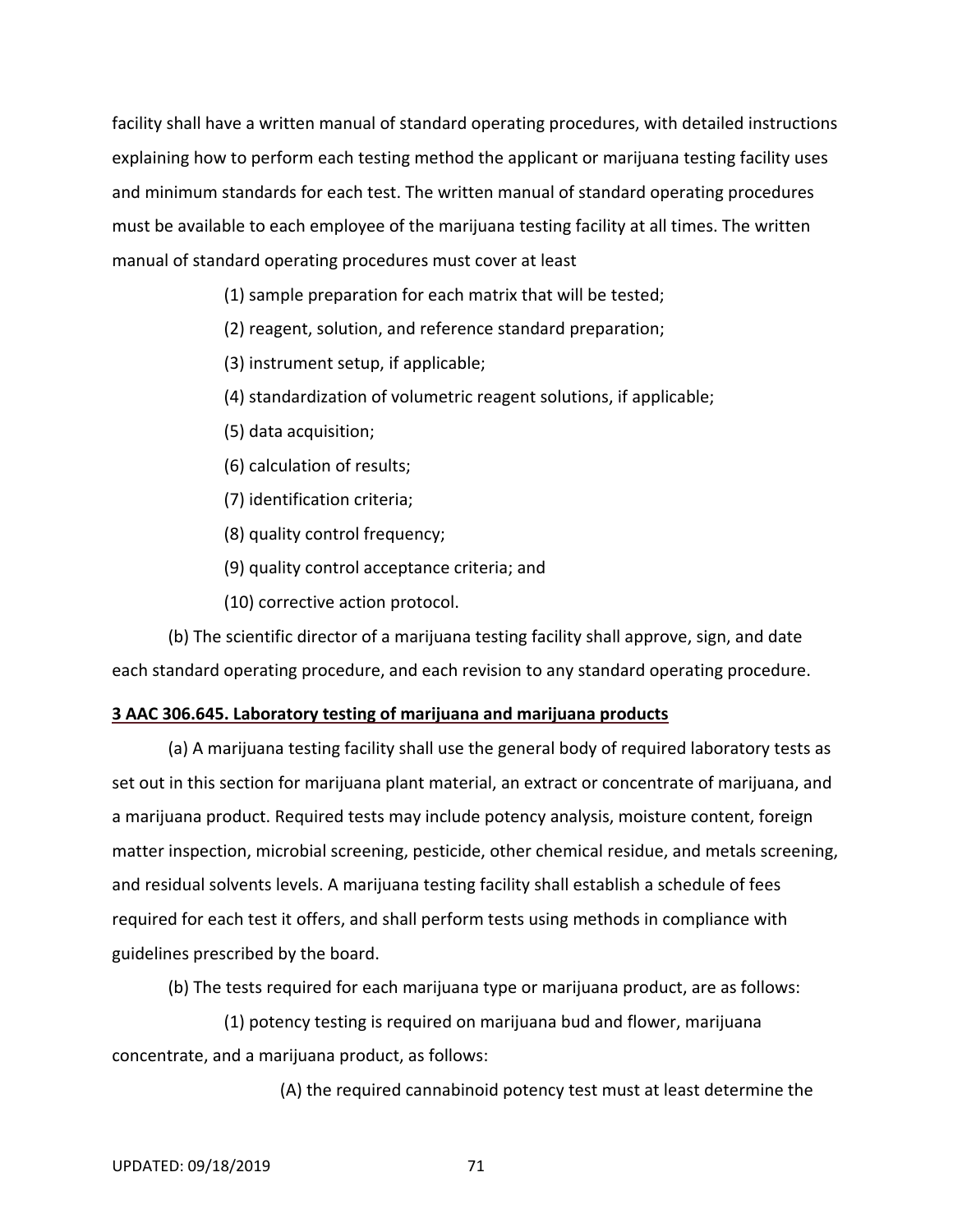concentration of THC, THCA, CBD, CBDA and CBN cannabinoids; a marijuana testing facility may test and report results for any additional cannabinoid if the test is conducted in compliance with a validated method;

(B) a marijuana testing facility shall report potency test results as follows: (i) for a potency test on marijuana and marijuana concentrate, the marijuana testing facility shall list for each required cannabinoid a single percentage concentration, based on dry weight, that represents an average of all samples within the test batch; additionally, total THC and total CBD shall be reported;

(ii) for a potency test on a marijuana product, whether conducted on each individual production lot or using process validation, the marijuana testing facility shall list for each cannabinoid the total number of milligrams contained within a single retail marijuana product unit for sale;

(iii) testing whether the THC content is homogenous, the marijuana testing facility shall report the THC content of each single serving in a multi‐unit package; the reported content must be within 20 percent of the manufacturer's target; for example, in a 25 milligrams total THC package with five servings, each serving must contain between four and six milligrams of THC;

(C) the marijuana testing facility shall determine an edible marijuana product to have failed potency testing if

(i) an individually packaged edible retail marijuana product contained within a test lot is determined to have more than 60 milligrams of THC within it; or

(ii) the THC content of an edible marijuana product is not homogenous;

(2) microbial testing for the listed substances on the listed marijuana and marijuana products is required as follows: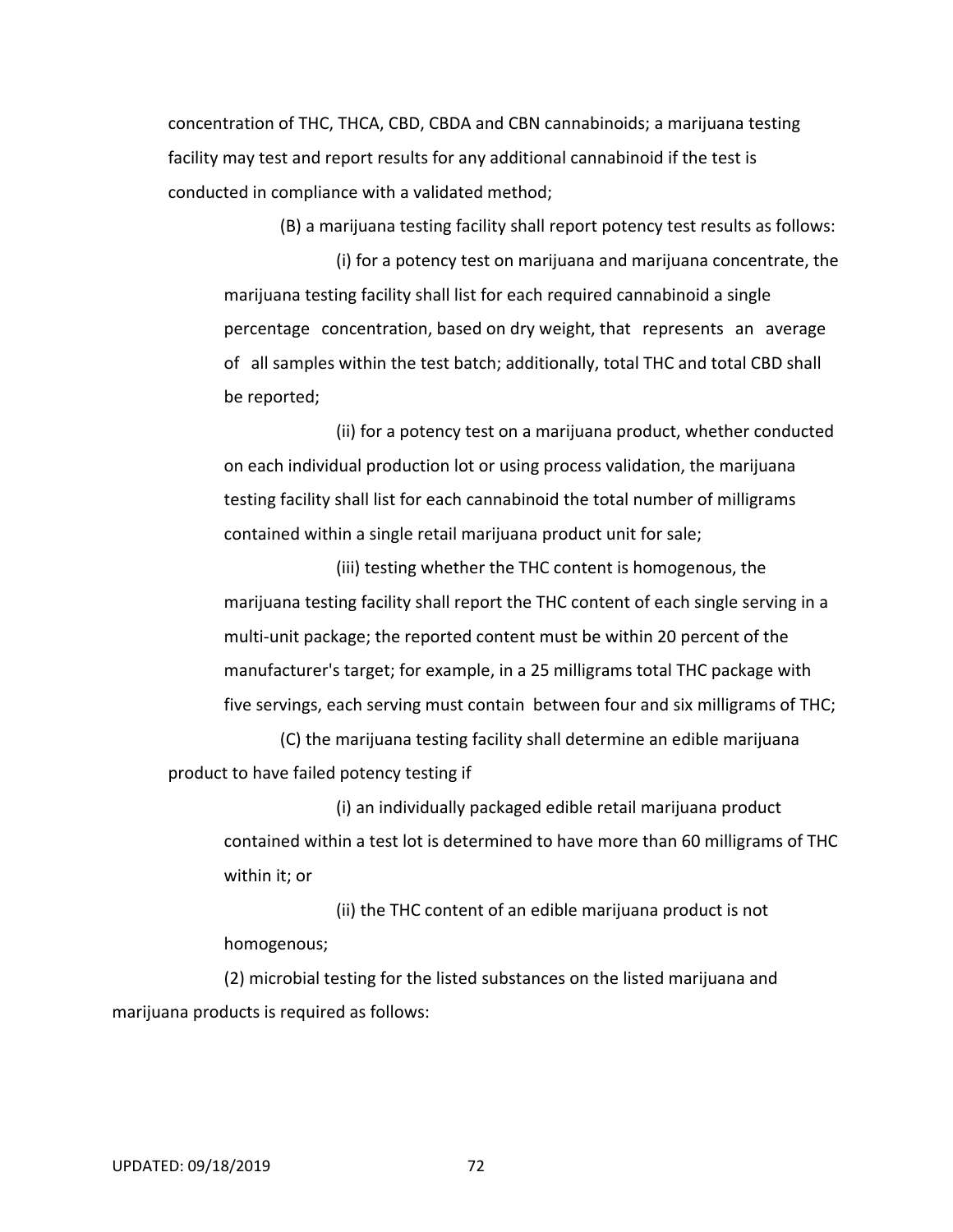| <b>Substance</b>                | <b>Acceptable Limits Per Gram</b> | <b>Product to be Tested</b> |
|---------------------------------|-----------------------------------|-----------------------------|
| --Shiga-toxin producing         | Less than 1 colony forming        | Marijuana; retail marijuana |
| Escherichia coli (STEC)-        | unit                              | products; water-and food-   |
| bacteria                        | (CFU/g)                           | based                       |
| Salmonella species-bacteria     | Less than 1 colony forming        | concentrates                |
|                                 | unit                              |                             |
|                                 | (CFU/g)                           |                             |
| <b>Substance</b>                | <b>Acceptable Limits Per Gram</b> | <b>Product to be Tested</b> |
| Aspergillus fumigatus,          | Less than 1 colony forming        | Marijuana; retail marijuana |
| Aspergillus flavus, Aspergillus | unit                              | products; water-and food-   |
| niger-fungus                    | (CFU/g)                           | based                       |
|                                 |                                   | concentrates                |

(3) testing for the listed residual solvents and metals on the listed marijuana

products is required as follows:

| <b>Substance</b>             | <b>Acceptable Limits Per Gram</b> | <b>Product to be Tested</b> |
|------------------------------|-----------------------------------|-----------------------------|
| butanes                      | Less than 800 parts per           |                             |
|                              | million (PPM)                     |                             |
| heptanes                     | Less than 500 parts per           |                             |
|                              | million (PPM)                     |                             |
| benzene                      | Less than 1 part per million      | Solvent-based concentrates  |
|                              | (PPM)                             |                             |
| toluene                      | Less than 1 part per million      |                             |
|                              | (PPM)                             |                             |
| hexane                       | Less than 10 parts per million    |                             |
|                              | (PPM)                             |                             |
| Total xylenes (meta-eylenes, | Less than 1 part per million      |                             |
| para-xylenes, or ortho-      | (PPM)                             |                             |
| xylenes)                     |                                   |                             |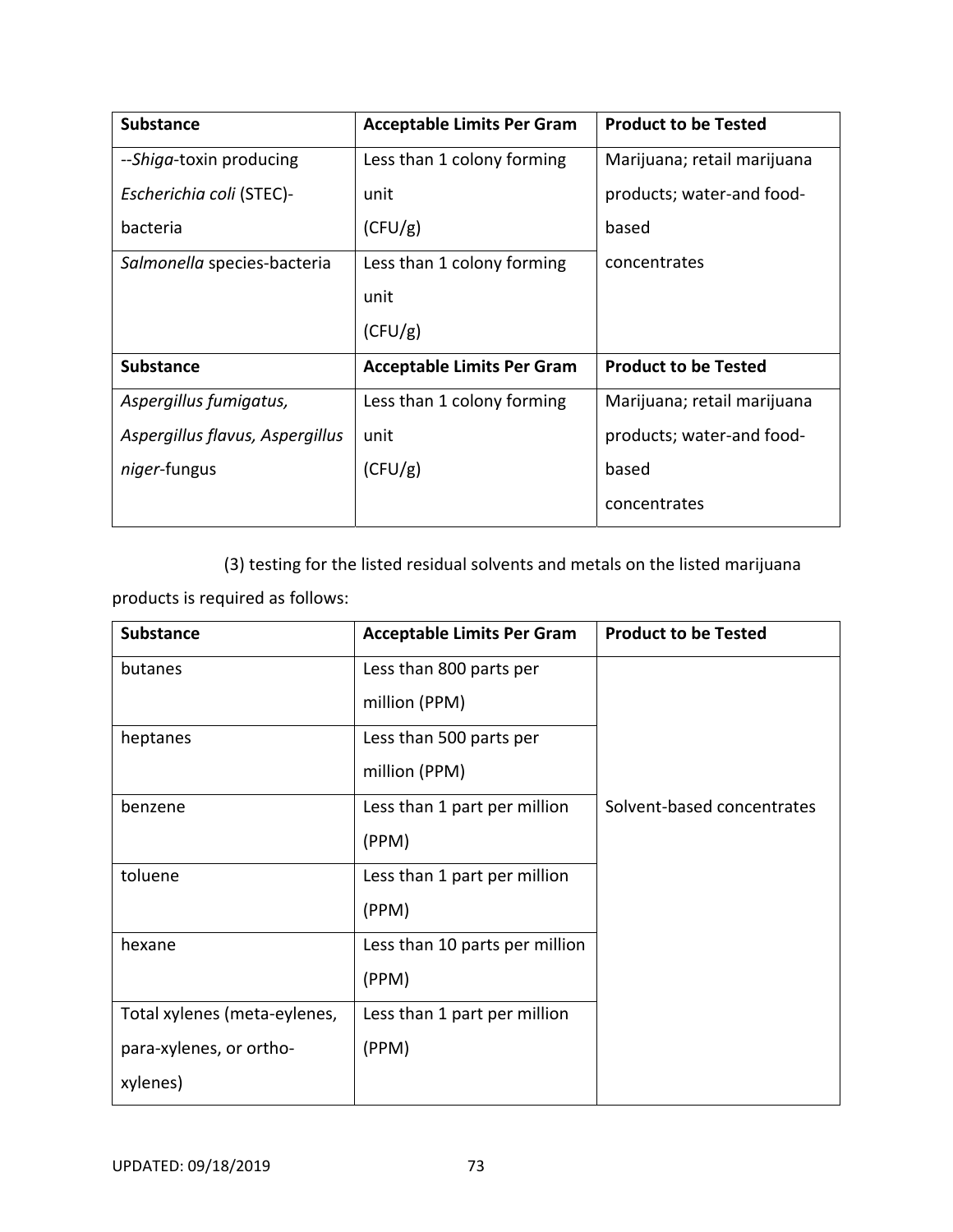# **3 AAC 306.650. Chain of custody**

A marijuana testing facility shall establish an adequate chain of custody and sample requirement instructions that include

(1) issuing instructions for the minimum sample requirements and storage requirements;

(2) documenting the condition of the external package and integrity seals utilized to prevent contamination of or tampering with the sample;

(3) documenting the condition and amount of sample provided at the time the sample is received at the marijuana testing facility;

(4) documenting each person handling the original samples, aliquots, and extracts;

(5) documenting any transfer of samples, aliquots, and extracts to another marijuana testing facility for additional testing or at the request of the marijuana cultivation facility or marijuana product manufacturing facility that provided the testing sample;

(6) maintaining a current list of authorized persons and restricting entry to the marijuana testing facility to those authorized persons;

(7) securing the marijuana testing facility during non‐working hours;

(8) securing short‐term and long‐term storage areas when not in use;

(9) using a secured area to log in and aliquot samples;

(10) ensuring samples are stored appropriately; and

(11) documenting the disposal of samples, aliquots, and extracts.

# **3 AAC 306.655. Marijuana inventory tracking system**

A marijuana testing facility shall use a marijuana inventory tracking system as provided in 3 AAC 306.730 to ensure all marijuana transported to the marijuana testing facility's premises is identified and tracked from the time the marijuana arrives at the marijuana testing facility to the use and destruction of the marijuana in testing, or to disposal in compliance with 3 AAC 306.740.

# **3 AAC 306.660. Failed materials; retests**

(a) If a sample tested by a marijuana testing facility does not pass the required tests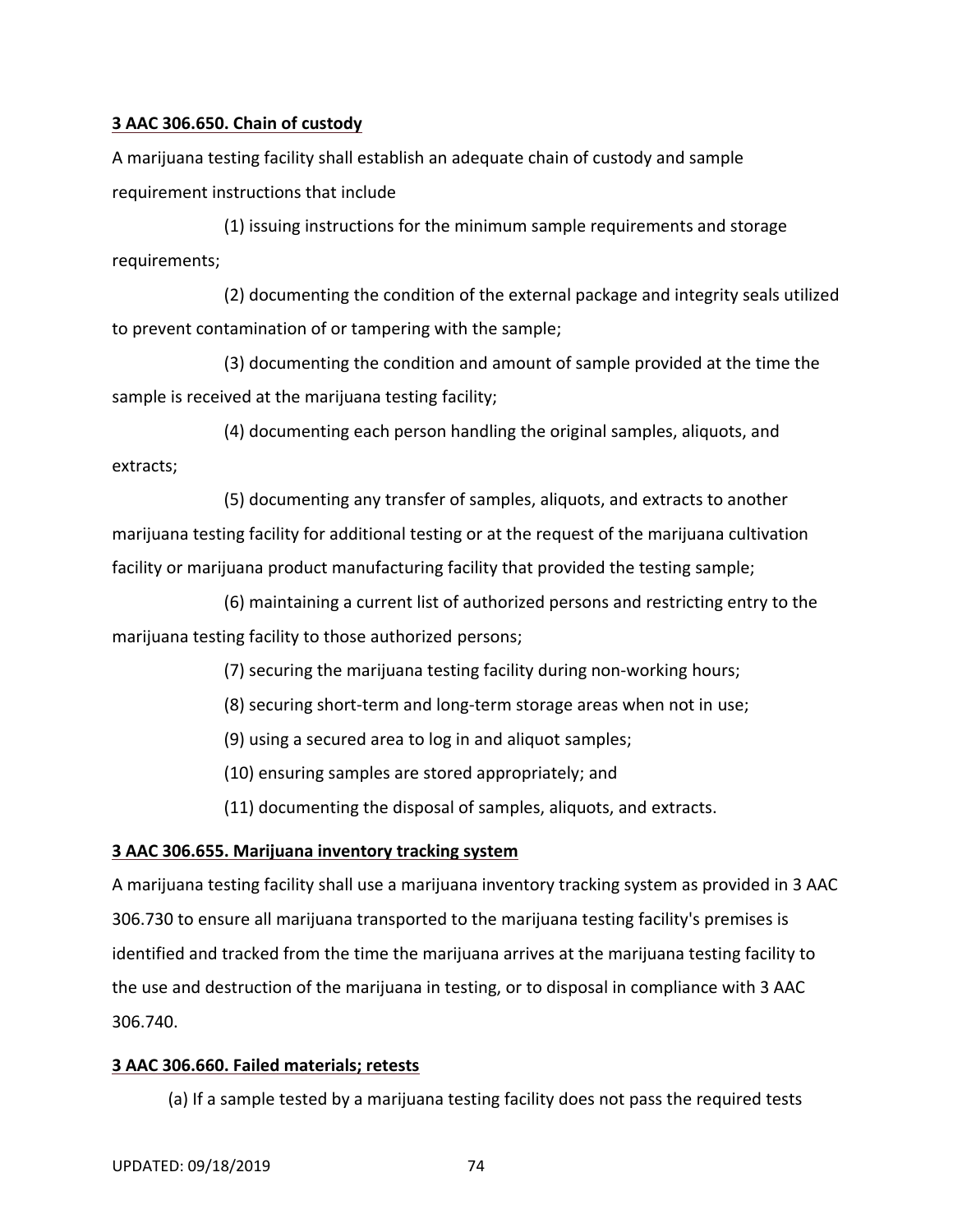based on the standards set out in 3 AAC 306.645, including a visual foreign matter inspection, the marijuana establishment that provided the sample shall

(1) dispose of in accordance with 3 AAC 306.740, the entire harvest batch or production lot from which the sample was taken; and

(2) document the disposal of the sample using the marijuana establishment's marijuana inventory tracking system.

(b) If a sample of marijuana fails a required test, any marijuana plant trim, leaf, and other usable material from the same plants automatically fail the required test. The board or director may approve a written request, on a form prescribed by the board, to allow a batch of marijuana that fails a required test to be used to make a carbon dioxide‐ or solvent‐based extract. After processing, the carbon dioxide‐ or solvent‐based extract must pass all required tests.

(c) If a marijuana cultivation facility or a marijuana product manufacturing facility submits a written request, on a form prescribed by the board, for a retest of marijuana or a marijuana product that failed a required test, the board or director may authorize a retest to validate the test results. The marijuana cultivation facility or a marijuana product manufacturing facility shall pay all costs of a retest.

### **3 AAC 306.665. Supplemental marijuana quality testing**

(a) The board or director may at any time determine that the interests of the public require random supplemental testing of marijuana or a marijuana product. When the board or director requires random supplemental testing, the board will or director shall direct the marijuana cultivation facility that produced the marijuana, or the marijuana product manufacturing facility that manufactured the product, to submit a specified sample, batch, or packaged product to a designated marijuana testing facility. The material must be packaged in a manner that ensures the marijuana testing facility will be able to confirm that it has received and is testing the correct supplemental sample.

(b) When a marijuana testing facility receives a sample for random supplemental testing under this section, the marijuana testing facility shall

(1) perform any required laboratory test the board or director requests; and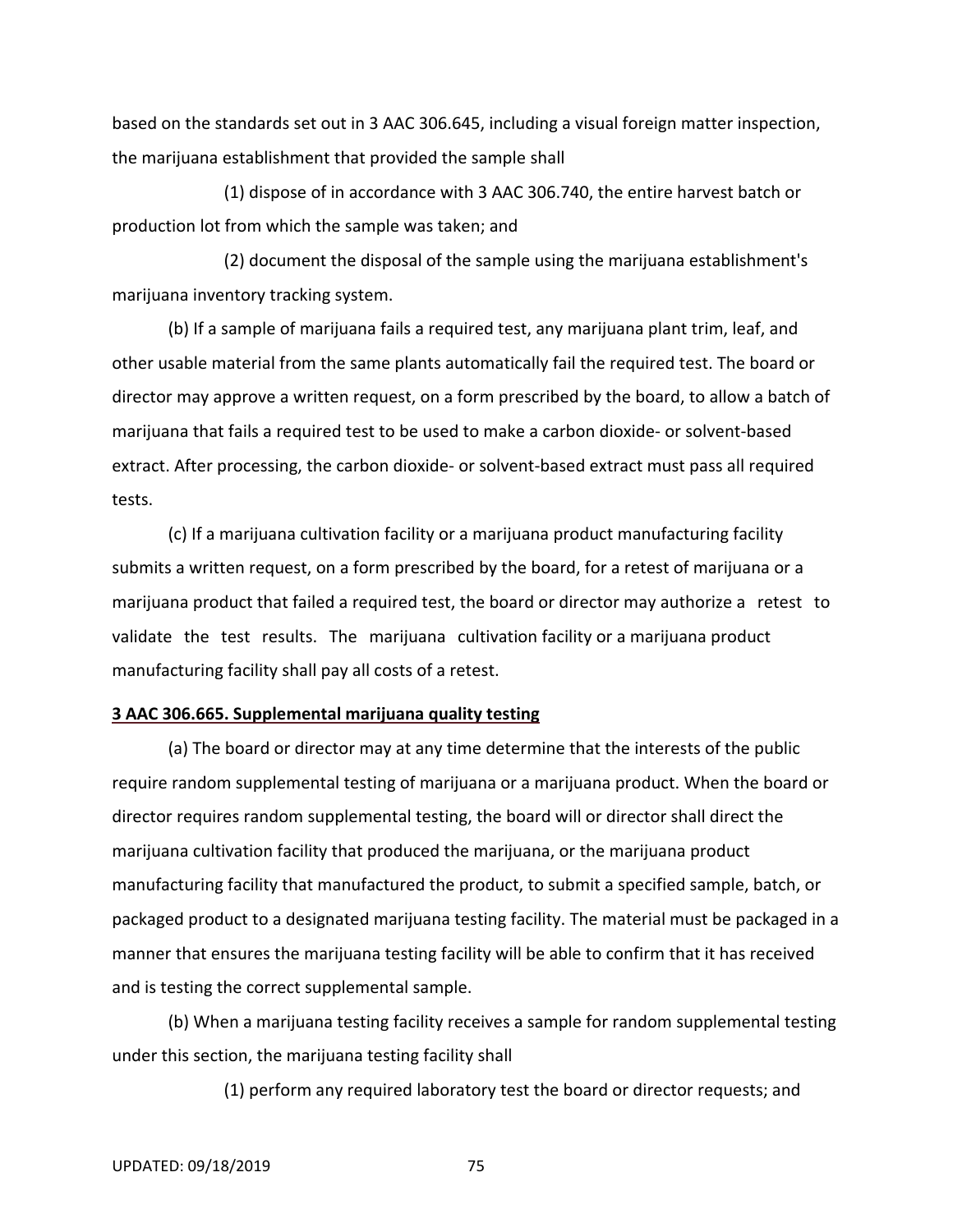(2) report its results to

(A) the board or director; and

(B) the facility that provided the sample.

(c) A marijuana testing facility that conducts laboratory testing under this section shall bill all costs directly to the marijuana cultivation facility or the marijuana product manufacturing facility that provided the samples for testing.

### **3 AAC 306.670. Reporting; verification**

(a) A marijuana testing facility shall report the result of each required laboratory test directly into its marijuana inventory tracking system not later than 24 hours after the test is completed. A marijuana testing facility shall provide the final report

(1) in a timely manner to the marijuana establishment that submitted the sample; and

(2) to the director not later than 72 hours after the marijuana testing facility determines that results of tested samples exceed allowable levels.

(b) A marijuana testing facility shall establish procedures to ensure that reported results are accurate, precise, and scientifically valid. To ensure reported results are valid, a marijuana testing facility shall report results in compliance with guidelines prescribed by the board and include in a final report

(1) the name and location of the marijuana testing facility;

(2) the unique sample identifier assigned by the marijuana testing facility;

(3) the marijuana establishment or other person that submitted the testing

sample;

(4) the sample identifier provided by the marijuana establishment or other person that submitted the testing sample;

(5) the date the marijuana testing facility received the sample;

(6) the chain of custody identifier;

(7) the date of the report;

(8) the type of marijuana or marijuana product tested;

(9) the test results;